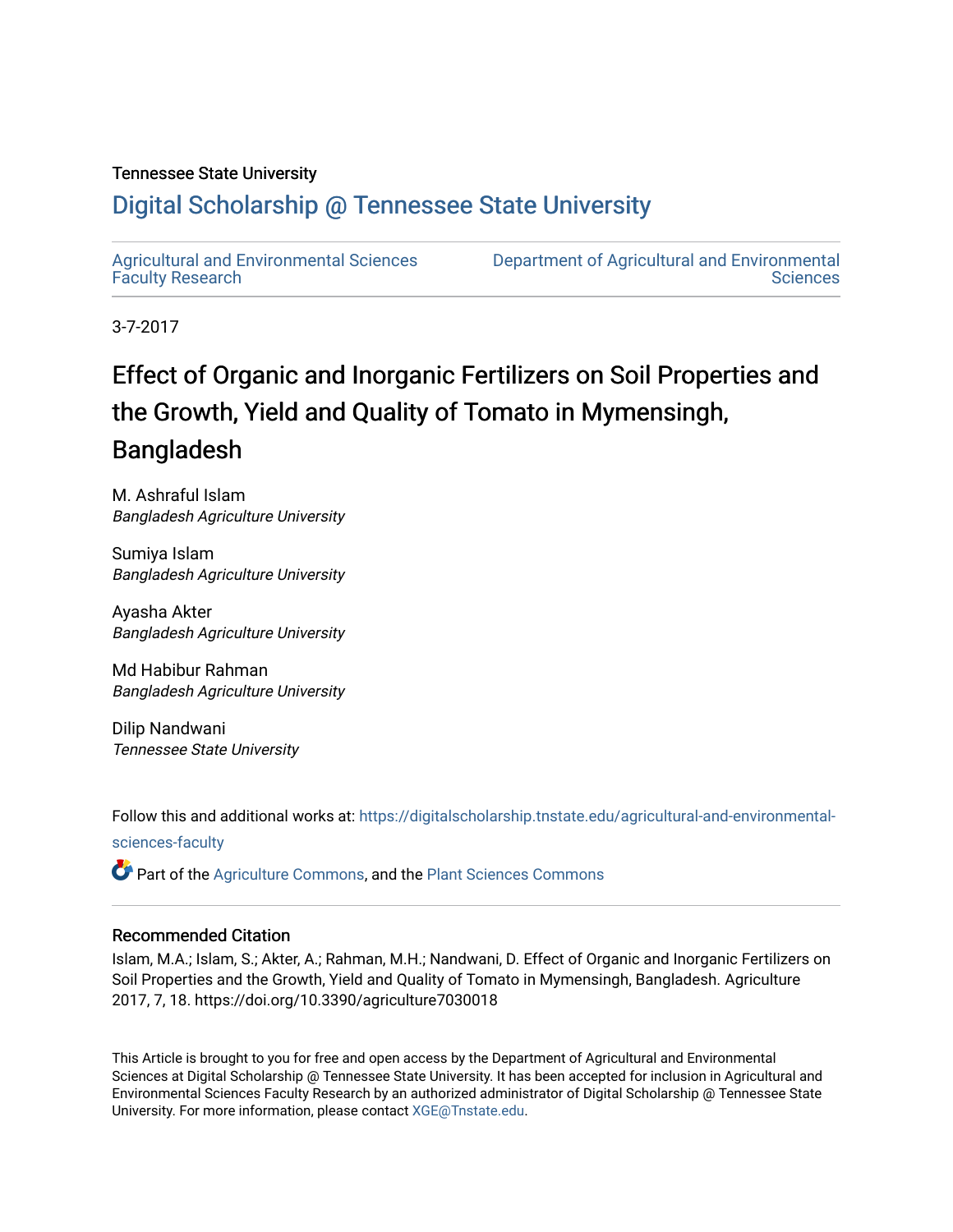

*Article*

# **MDPI**

## **Effect of Organic and Inorganic Fertilizers on Soil Properties and the Growth, Yield and Quality of Tomato in Mymensingh, Bangladesh**

**M. Ashraful Islam <sup>1</sup> , Sumiya Islam <sup>1</sup> , Ayasha Akter <sup>1</sup> , Md Habibur Rahman <sup>1</sup> and Dilip Nandwani 2,\***

- <sup>1</sup> Department of Horticulture, Bangladesh Agriculture University (BAU), Mymensingh 2202, Bangladesh; ashrafulmi@bau.edu.bd (M.A.I.); sumyaislam1990@gmail.com (S.I.); aakter.akhy@gmail.com (A.A.); mhrahmand3@yahoo.com (M.H.R.)
- <sup>2</sup> Department of Agriculture and Environmental Sciences, College of Agriculture, Human and Natural Sciences, Tennessee State University, Nashville, TN 37209, USA
- **\*** Correspondence: dnandwan@tnstate.edu; Tel.: +1-615-963-1897

Academic Editor: Guodong Liu

Received: 30 December 2016; Accepted: 2 March 2017; Published: 7 March 2017

**Abstract:** Field trials were conducted on tomato for yield and quality of fruits using different types of organic and inorganic fertilizers at the horticulture farm of Bangladesh Agricultural University (BAU), Mymensingh. Fertilizer treatments were tested on two varieties of tomato ca. Roma VF and BARI 15. The fertilization treatments were  $T_1$ , vermicompost (12 t/ha);  $T_2$ , compost (10 t/ha);  $T_3$ , integrated plant nutrient system (IPNS) or mixed fertilizers (organic 2/3 part and inorganic 1/3 part);  $T_4$ , inorganic fertilizers; and a control ( $T_5$ ). Results showed growth and yield (20.8 t/ha) in tomato were higher in the IPNS treatment. A higher number of fruits per plant (73.7) and plant height (73.5 cm) were obtained from mixed fertilizers (organic 2/3 + inorganic 1/3) or IPNS (integrated plant nutrient system) in Roma VF than other treatments. Fruit yield and diameter were found statistically significant. No significant difference was observed in the quality (total soluble solids) of tomato fruits in both varieties' response to the treatments. The electrical conductivity and pH of the soil were improved by the application of organic manure.

**Keywords:** compost; nutrient management; production; sustainable; vegetables

#### **1. Introduction**

The organic production system aims at supporting and sustaining healthy ecosystems, soil, farmers, food production, the community, and the economy. Reduction and elimination of the adverse effects of synthetic fertilizers and pesticides on human health and the environment is a strong indicator that organic agriculture is gaining worldwide attention [\[1](#page-6-0)[,2\]](#page-6-1). Organic fertilizers are environmentally friendly, since they are from organic sources [\[3\]](#page-6-2). The current global scenario firmly emphasizes the need to adopt eco-friendly agricultural practices for sustainable food production. The cost of inorganic fertilizers is increasing enormously, to the extent that they are out of reach for small and marginal farmers. The organic fertilizers provide nutritional requirements, suppress plant pest populations, and increase the yield and quality of agricultural crops in ways similar to inorganic fertilizers [\[4–](#page-6-3)[10\]](#page-6-4). Solaiman and Rabbani [\[11\]](#page-6-5) reported results and their findings on the application of a combination of cow dung and a half dose of inorganic fertilizer. Bio fertilizers such as *Trichoderma* enriched with inorganic fertilizers play a significant role in the growth and yield of crops, e.g., mustard and tomato, and have the potential to reduce 50% of the cost of inorganic fertilizers [\[12\]](#page-6-6). Microorganisms or plant growth promoting rhizobacteria (*Bacillus* spp) inoculant help to reduce the application of inorganic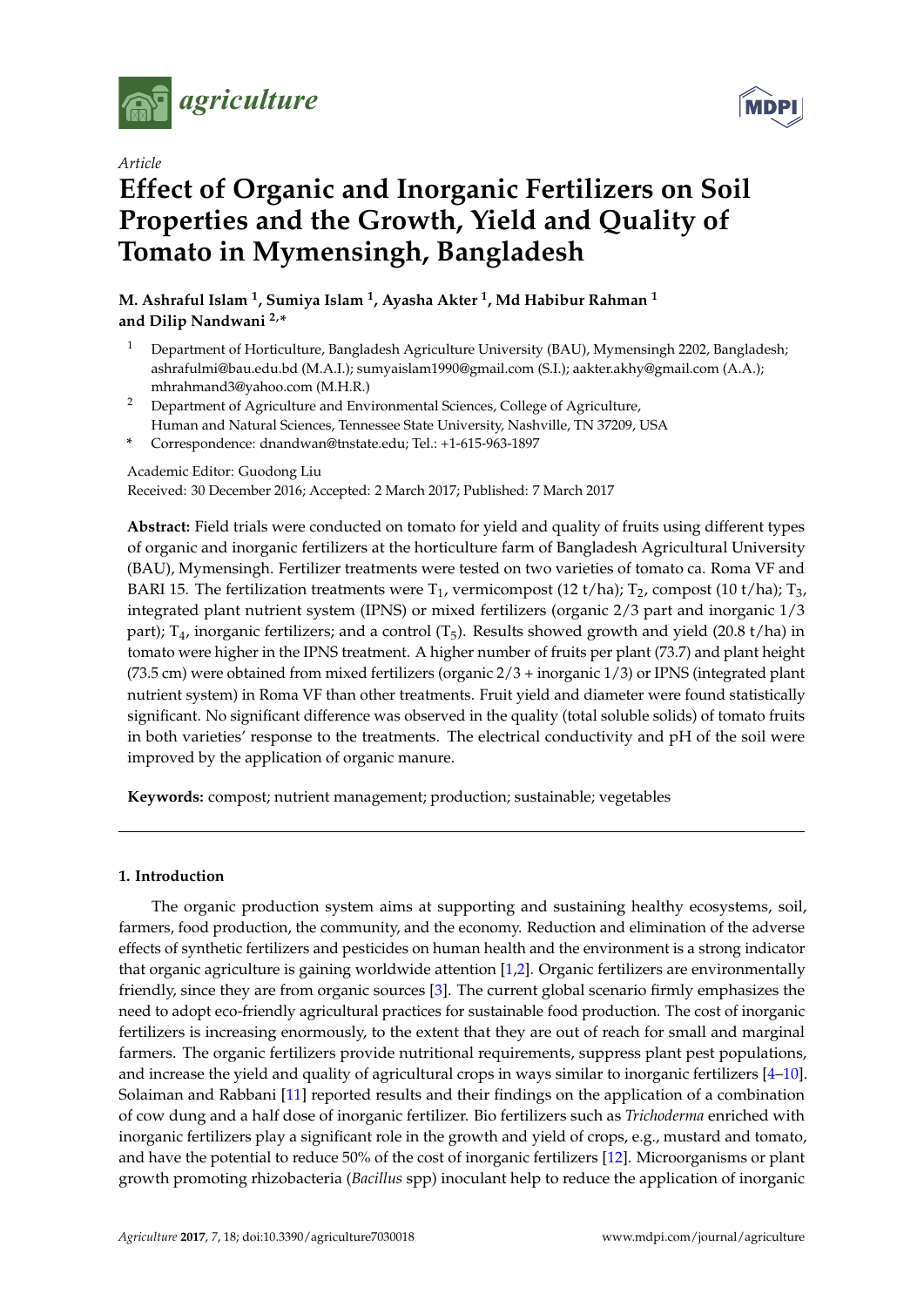fertilizers and contribute to improving soil fertility and reducing a negative environmental impact [\[13\]](#page-6-7). Organic fertilizers contain macro-nutrients, essential micro-nutrients, vitamins, growth-promoting indole acetic acid (IAA), gibberellic acid (GA) and beneficial microorganisms [\[14\]](#page-6-8). The sustainability of conventional agriculture in Bangladesh is under threat from the continuous degradation of land and water resources and from declining yields due to the indiscriminate use of agro-chemicals. Soil quality has been affected by excessive applications of chemical farming in Bangladesh [\[15\]](#page-6-9). Tomato (*Solanum lycopersicum*) is one of the important vegetable crops grown throughout the world and ranks next to the potato and sweet potato in terms of area, but ranks first as a processing crop [\[16\]](#page-6-10). The cultivated area under tomato was 18.8 thousand hectares with a total production in Bangladesh of 251 thousands metric tons [\[17\]](#page-6-11). Tomato is grown in the summer and winter seasons in Bangladesh; however, production varies in various regions due to varieties, seasons, climatic conditions, planting times, management practices and soil properties [\[18](#page-6-12)[,19\]](#page-7-0). Ahammad et al. [\[20\]](#page-7-1) found that planting time and varietal selection influenced tomato production from 4.51 to 55.91 t/ha. The objective of this research project was to evaluate the effect of organic and inorganic fertilizers combined on the growth, yield and quality of tomato and on soil properties.

#### **2. Materials and Methods**

An open-field experiment was conducted at the Horticulture Farm  $(24°26'$  and  $24°54'$  N latitude and 90°15' and 90°30' E longitude), Bangladesh Agricultural University (BAU), Mymensingh in Fall 2014 to Spring 2015.

Two factors experiment was laid out in the Randomized Complete Block Design (RCBD) with three replications. The double factor experiment consisted of 5 treatments (T) is presented in Table [1:](#page-2-0)

<span id="page-2-0"></span>

| Treatments (T)                                                         | Dose/ha                                                                                                                                      |
|------------------------------------------------------------------------|----------------------------------------------------------------------------------------------------------------------------------------------|
| Vermicompost $(T_1)$                                                   | 12 ton                                                                                                                                       |
| Compost $(T_2)$                                                        | $10 \text{ ton}$                                                                                                                             |
| Integrated plant nutrient system<br>$(IPNS)/Mixed$ fertilizers $(T_3)$ | (organic $2/3$ + inorganic $1/3$ );<br>8 ton vermicompost + $N = 40$ kg, $P = 14$ kg,<br>$K = 24$ kg, $S = 5$ kg, $Zn = 0.7$ kg, $B = 700$ g |
| Inorganic fertilizers $(T_4)$                                          | $N = 120$ kg, $P = 40$ kg, $K = 70$ kg, $S = 15$ kg,<br>$Zn = 2$ kg, $B = 1$ kg                                                              |
| Control $(T_5)$                                                        | No fertilizers and manures                                                                                                                   |

**Table 1.** Fertilizer treatments and doses.

Two varieties of tomato ca Roma VF (V<sub>1</sub>) and BARI tomato 15 (V<sub>2</sub>) were selected for the study. Soil samples were collected from the experimental field before and after research trial and analyzed at the Agrivarsity Humboldt Soil Testing Laboratory (Table [2\)](#page-3-0). Seeds were sown in nursery beds  $(3 m \times 1 m)$ , one seedbed/variety. Weeding, mulching and watering in seedbeds were done as needed. Seedlings germinated within a week and transplanted (25 days) in the field. Plant spacing kept at 80 cm  $\times$  60 cm) in the field plots (2.8 m  $\times$  1.8 m) and watered. Vermicompost and compost was applied during land preparation. Urea, MoP, TSP, Borax and Zn fertilizers were applied at recommended doses in the inorganic plots (Table [1\)](#page-2-0). Nitrogen and potassium was applied in two equal splits at 15 and 35 days after transplanting (DAT). The research plot was irrigated after fertilizer application. Botanical pesticides (neem extract) were used to control the insect pests and diseases except the  $T_4$  experimental plot where inorganic fertilizers and fungicide (Dithane M-45  $@2$ g/L fortnightly during the early vegetative stage) were applied. Staking was done with bamboo sticks to support tomato plants. Data were collected from five plants of nine planted in each plot (one replication).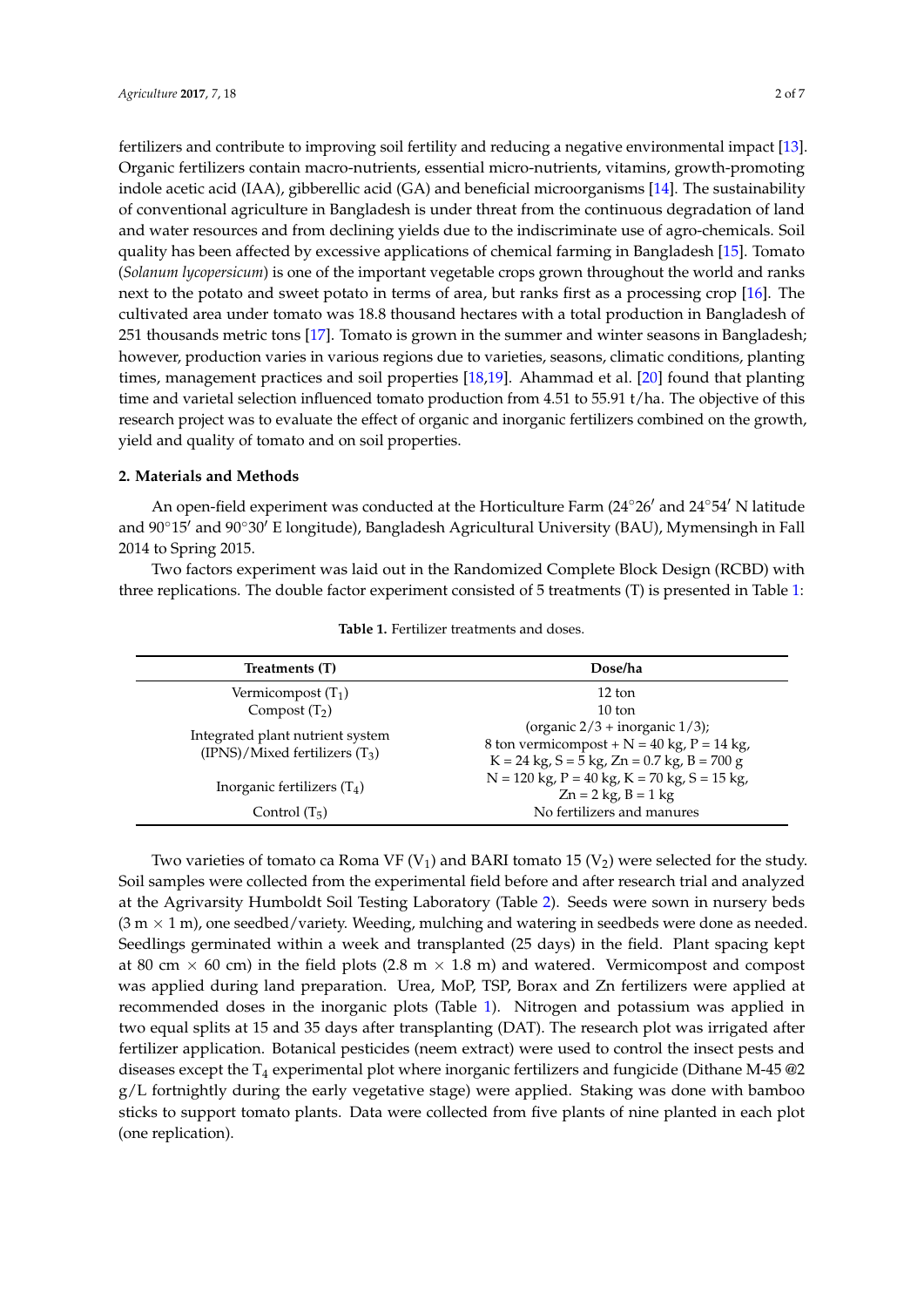<span id="page-3-0"></span>

|                                     | pH           | EC             |      |      |       | O.M N P K S | ( $\mu$ c/cm) (%) (%) (ppm) (ppm) (ppm) (%) | Clay         | Slit<br>(%)    | Sand<br>(%) | Soil<br><b>Texture</b>       |
|-------------------------------------|--------------|----------------|------|------|-------|-------------|---------------------------------------------|--------------|----------------|-------------|------------------------------|
| Before planting<br>After harvesting | 6.43<br>6.68 | 72.54<br>98.54 | 2.60 | 0.11 | 15.54 | 50.13 13.18 | 2.55 0.11 15.38 47.13 13.18                 | 6.15<br>6.15 | 62.62<br>62.62 | 35.40       | 35.40 Silt loam<br>Silt loam |

**Table 2.** Soil nutrients before planting and after harvesting of tomato.

Plant height (15, 35 and 45 DAT) was recorded (cm) from the ground to the tip of stem. Data<br>umber of fruits, flower clusters and number of fruit clusters per plant were recorded. Twenty on number of fruits, flower clusters and number of fruit clusters per plant were recorded. Twenty fruits per plot and replication were measured for fruit length (cm) and fruit diameter (cm) by caliper. Total seven harvest recorded from 20 January to 15 February. Fruits were harvested at the maturing Total seven harvest recorded from 20 January to 15 February. Fruits were harvested at the maturing index (when fruits become 10% red color) and stored at the horticulture research laboratory, and total soluble solid (TSS) recorded from the marketable fruits. Mean comparisons between treatments were performed by the least significant difference (LSD) test. All statistical calculations were performed using F-variance test, statistical significance was indicated at 5% and 1% level of probability  $[21]$ . planting 6.43 72.54 2.55 0.11 15.38 47.13 13.18 6.15 62.62 35.40 Silt number of fruits and number of failures per plant conditions were recorded at the fit

#### **3. Results and Discussion**

Before

The analysis of variance results showed that the effect of mixed fertilizers on tomato yield was significant (*p* < 0.01). Higher yields were obtained from mixed fertilizer treatments compared to the control (no fertilizer application). The application of T<sub>3</sub> (mixed fertilizers, organic  $2/3$  + inorganic  $1/3$ ) produced the highest number of flower clusters (31.2), fruit clusters (24.9), fruit yield (15.3 t/ha) and plant height (71.6 cm). T<sub>5</sub> (control or no fertilizer) had the lowest number of flower clusters per plant produced the entity. The term of the following the following the highest number of flower clusters  $\frac{1}{2}$  (27.22), number of fruit clusters per plant (20.1 cm), yield (9.4 t/ha) and plant height (62.1 t/ha).  $p_{\text{max}}$  (7.6 cm). The lowest number of flower characterizers per plant  $p_{\text{max}}$  and  $p_{\text{max}}$  and  $p_{\text{max}}$  (02.1 c).

The plant height was significantly different in different fertilizer treatments between varieties. The maximum plant height (73.5 cm) was recorded in the IPNS (organic  $2/3$  + inorganic  $1/3$ ) application (Figure [1\)](#page-3-1) in variety 1 (Roma VF) (Figure [2\)](#page-4-0). IPNS treatment produced a 38.5% higher yield compared to the control. Similarly, 7.3%, 8.2%, 21.8% higher yields were recorded in the vermicompost, compost and chemical fertilizer applications respectively, compared to the control (Table [3\)](#page-4-1). The results obtained concur with earlier findings reported by Patil et al. [\[22\]](#page-7-3) and Reddy et al. [\[23\]](#page-7-4). The mixed fertilizer treatment was the best for tomato production, which could be interpreted as the release of nutrients from organic and inorganic fertilizers at different times. Fertilizer treatment (mixed or IPNS) produced a higher yield compared to organic fertilizers and inorganic fertilizers alone in cabbage [\[24\]](#page-7-5) and in eggplant [\[25\]](#page-7-6).  $\frac{1}{\sqrt{1-\frac{1}{\sqrt{1-\frac{1}{\sqrt{1-\frac{1}{\sqrt{1-\frac{1}{\sqrt{1-\frac{1}{\sqrt{1-\frac{1}{\sqrt{1-\frac{1}{\sqrt{1-\frac{1}{\sqrt{1-\frac{1}{\sqrt{1-\frac{1}{\sqrt{1-\frac{1}{\sqrt{1-\frac{1}{\sqrt{1-\frac{1}{\sqrt{1-\frac{1}{\sqrt{1-\frac{1}{\sqrt{1-\frac{1}{\sqrt{1-\frac{1}{\sqrt{1-\frac{1}{\sqrt{1-\frac{1}{\sqrt{1-\frac{1}{\sqrt{1-\frac{1}{\sqrt{1-\frac{1}{\sqrt{1-\frac{1}{\sqrt{1-\frac{1$ 

<span id="page-3-1"></span>

**Figure 1.** Effect of fertilizer treatments on plant height on different days after transplanting (DAT). Vertical bars represent Least Significant difference (LSD) at 1% level of probability.  $T_1$  = Vermicompost,  $T_2$  = Compost,  $T_3$  = Integrated plant nutrient system (IPNS) (organic 2/3 + inorganic 1/3),  $T_4$  = Inorganic fertilizers,  $T_5$  = Control.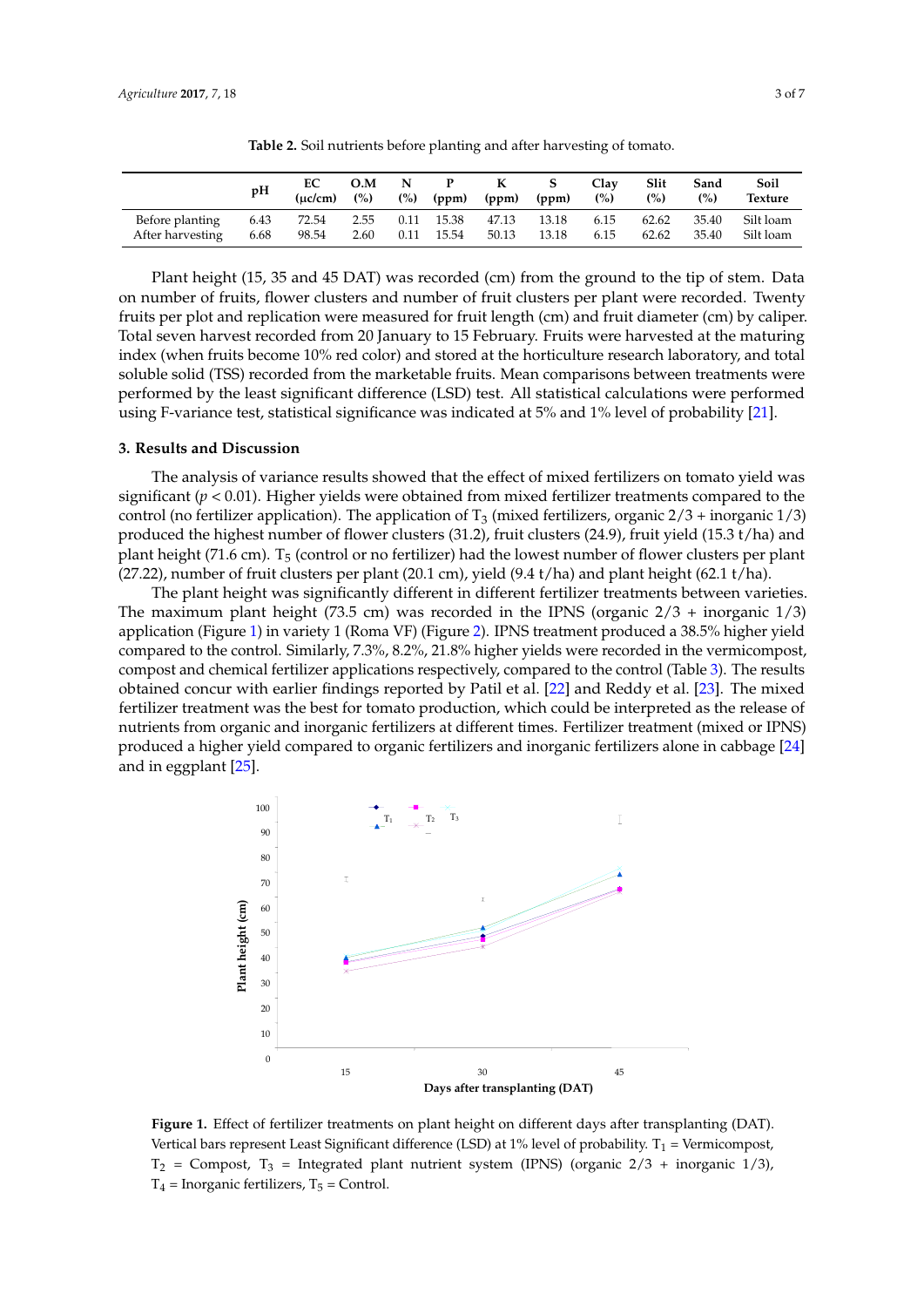<span id="page-4-0"></span>

**Figure 2.** Plant height of two tomato varieties on different days after transplanting (DAT). Vertical bar represents LSD at 1% level of probability (V<sub>1</sub> = Roma VF and V<sub>2</sub> = BARI tomato 15).

| Treatment             | No of Fruits<br>per Plant | No of Flower<br>Clusters per<br>Plant | No of Fruit<br>Clusters per<br>Plant | Fruit<br>Length<br>(cm) | Fruit<br>Diameter<br>(cm) | Yield<br>(t/ha) |
|-----------------------|---------------------------|---------------------------------------|--------------------------------------|-------------------------|---------------------------|-----------------|
| $T_1$                 | 47.23                     | 30.22                                 | 18.50                                | 5.44                    | 4.62                      | 10.20           |
| T <sub>2</sub>        | 58.28                     | 27.22                                 | 24.11                                | 5.21                    | 4.61                      | 10.30           |
| $T_3$                 | 61.06                     | 31.28                                 | 24.95                                | 5.45                    | 4.84                      | 15.39           |
| $T_{4}$               | 64.12                     | 27.89                                 | 22.39                                | 5.32                    | 4.62                      | 12.09           |
| $T_5$                 | 48.61                     | 27.61                                 | 20.17                                | 5.20                    | 4.64                      | 9.46            |
| LSD <sub>0.05</sub>   | 2.311                     | 0.933                                 | 0.674                                | 0.094                   | 0.054                     | 0.467           |
| LSD <sub>0.01</sub>   | 3.166                     | 1.278                                 | 0.924                                | 0.129                   | 0.074                     | 0.639           |
| Level of significance | **                        | **                                    | **                                   | **                      | **                        | **              |

<span id="page-4-1"></span>**Table 3.** Effect of various fertilizer treatments on tomato growth, fruit characteristics and yield. **Table 3.** Effect of various fertilizer treatments on tomato growth, fruit characteristics and yield.

\*\* indicate at the 1% level of significance.

**Fertilizers and variety treatments influenced the number of fruits per plant. A higher number** of fruits (73.7) was recorded in var. Roma VF (V1T3) with the mixed fertilizer treatment (organic  $2/3$  + inorganic 1/3), while the lowest number (41.3) was obtained in the control (no fertilizer) of the BARI tomato 15 ( $V_2T_5$ ). Plant height of 61.1 cm was recorded in variety BARI tomato 15 in the control group (no fertilizer,  $V_2T_5$ ) (Table [4\)](#page-5-0). Both Roma VF (V<sub>1</sub>) and BARI 15 (V<sub>2</sub>) varieties showed enhanced performance with IPNS or mixed fertilizer applications. The results indicate that mixed fertilizers produced improved yield in tomato varieties. A high yield per hectare (15.3 t/ha) was obtained in T<sub>3</sub> (Mixed, organic  $2/3$  + inorganic  $1/3$ ), 12.1 t/ha in inorganic fertilizer (T<sub>4</sub>), 10.2 t/ha in vermicompost (T<sub>1</sub>) and 9.4 t/ha in compost (T<sub>2</sub>) applications. Roma VF had significantly higher yields (12.8 t/ha) than BARI tomato 15 (10.1 t/ha). The maximum fruit yield (20.8 t/ha) was obtained from the mixed fertilizers (organic  $2/3$  + inorganic  $1/3$ ) with Roma VF (V<sub>1</sub>T<sub>3</sub>) and the minimum (8.4 t/ha) from the control (no fertilizer) with BARI tomato 15 ( $V_2T_5$ ) (Table [5\)](#page-5-1). The fruit length and diameter were higher under the IPNS treatment. Both varieties produced higher numbers of flower clusters and fruit clusters per plant. These findings trended significantly towards the higher production of tomato under the IPNS.

Roma VF produced a significantly higher yield (12.8 t/ha) than BARI tomato 15 (10.1 t/ha). A high fruit yield (20.8 t/ha) was obtained in the mixed fertilizer application (organic  $2/3$  + inorganic 1/3) for Roma VF (V<sub>1</sub>T<sub>3</sub>) and the lowest yield (8.4 t/ha) was obtained in the control (no fertilizer) with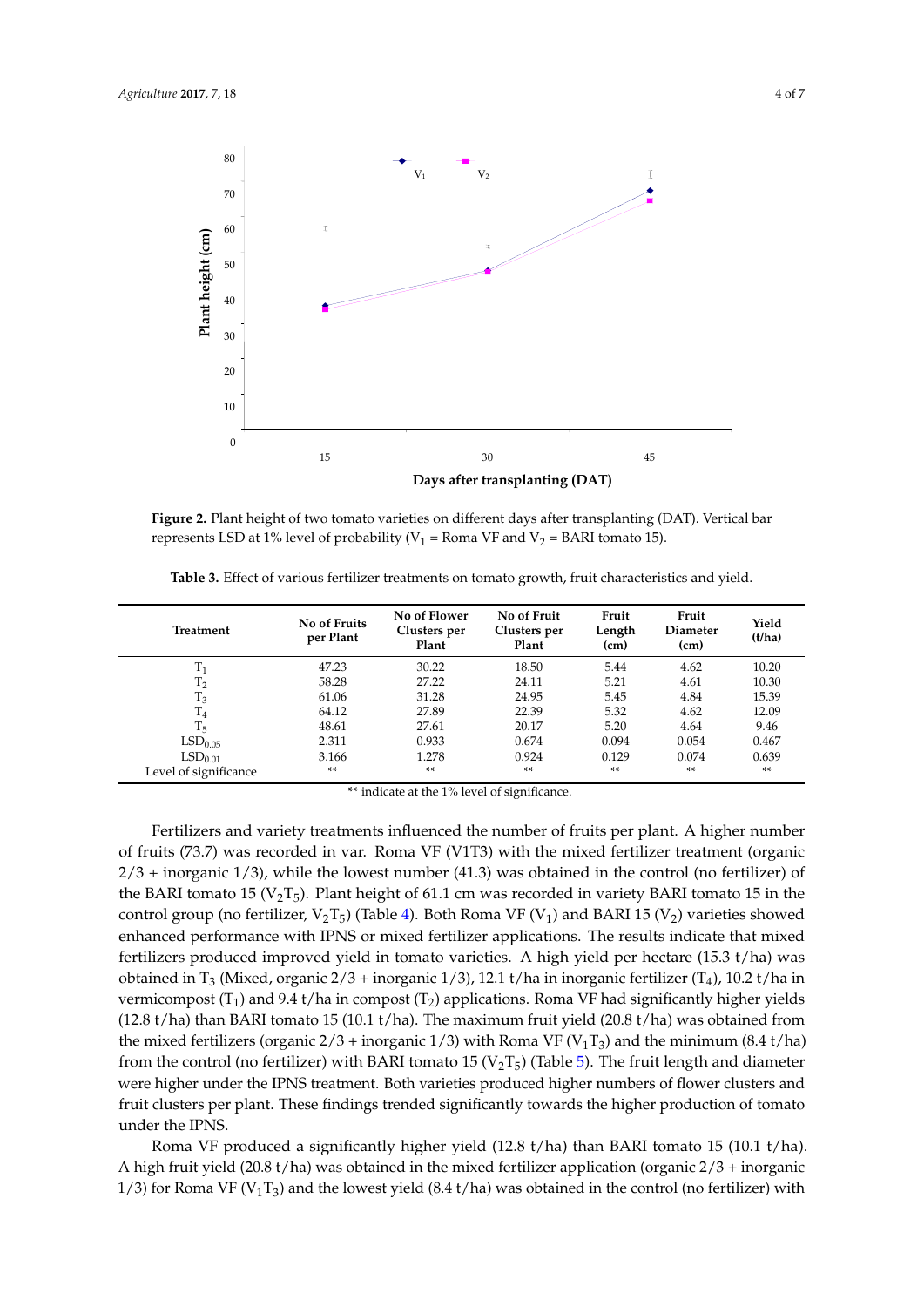BARI tomato 15 ( $V_2$ T<sub>5</sub>). A significant difference in the fruit length and diameter was recorded in the two varieties. Flower and fruit clusters per plant were higher in Roma VF. The higher number of flower and fruit clusters per plant in both varieties was observed in the IPNS application  $(T_3)$ . Combined effect of fertilizers and variety treatment observed higher yield in Roma VF, and the highest production under IPNS treatment of both varieties.

The improved yield in tomato in the combination of cow dung and inorganic fertilizer has been reported [\[11\]](#page-6-5) in the literature. The enhanced performance of integrated nutrient management practices has been reported in vegetables such as brinjal, cabbage and mustard [\[12](#page-6-6)[,24](#page-7-5)[,25\]](#page-7-6). The application of the mixed fertilizer strategy and bio fertilizer *Trichoderma*-enriched fertilizer or the inoculation of rhizobacteria is gaining popularity in Bangladesh [\[12](#page-6-6)[,13\]](#page-6-7). It has been found that microorganisms and plant growth promoting rhizobacteria (PGPR) *Bacillus* spp. enhance nutrient availability, nutrient use efficiency and increase the growth and yield of plants. Plant growth may be influenced by some PGPR through synthesizing plant hormones or facilitating the uptake of nutrients from the soil by different direct mechanisms, e.g., atmospheric nitrogen (N) fixation, solubilization of phosphorus (P), and synthesis of siderophores for iron sequestration, making nutrients available to plants [\[26](#page-7-7)[,27\]](#page-7-8).

| <b>Treatment</b><br>Combination $1$ | Plant Height (cm) at DAT <sup>2</sup> |       |       | No of               | No of Flower         | No of Fruit           | Fruit          | Fruit                   | Yield  |
|-------------------------------------|---------------------------------------|-------|-------|---------------------|----------------------|-----------------------|----------------|-------------------------|--------|
|                                     | 15                                    | 30    | 45    | Fruits per<br>Plant | Cluster per<br>Plant | Clusters per<br>Plant | Length<br>(cm) | <b>Diameter</b><br>(cm) | (t/ha) |
| $V_1T_1$                            | 33.61                                 | 43.75 | 63.95 | 47.89               | 33.11                | 17.56                 | 5.47           | 4.68                    | 11.16  |
| $V_1T_2$                            | 32.07                                 | 42.10 | 62.59 | 70.44               | 28.22                | 25.44                 | 5.21           | 4.62                    | 10.12  |
| $V_1T_3$                            | 41.61                                 | 51.27 | 73.53 | 73.78               | 36.11                | 30.78                 | 5.58           | 4.89                    | 20.84  |
| $V_1T_4$                            | 35.97                                 | 45.10 | 73.38 | 60.67               | 28.89                | 22.89                 | 5.29           | 4.69                    | 11.71  |
| $V_1T_5$                            | 31.21                                 | 41.68 | 63.31 | 55.89               | 30.22                | 23.22                 | 5.32           | 4.74                    | 10.45  |
| $V_2T_1$                            | 35.05                                 | 45.32 | 62.82 | 46.56               | 27.33                | 19.44                 | 5.40           | 4.56                    | 9.23   |
| $V_2T_2$                            | 35.85                                 | 44.23 | 63.53 | 46.11               | 26.22                | 22.78                 | 5.20           | 4.59                    | 10.49  |
| $V_2T_3$                            | 30.23                                 | 44.72 | 64.87 | 48.33               | 26.44                | 19.11                 | 5.32           | 4.79                    | 9.94   |
| $V_2T_4$                            | 37.50                                 | 48.26 | 69.81 | 67.56               | 26.89                | 21.89                 | 5.35           | 4.54                    | 12.48  |
| $V_2T_5$                            | 30.06                                 | 39.09 | 61.07 | 41.33               | 25.00                | 17.11                 | 5.08           | 4.53                    | 8.47   |
| LSD <sub>0.05</sub>                 | 1.247                                 | 0.932 | 2.189 | 3.268               | 1.320                | 0.954                 | 5.47           | 4.68                    | 11.16  |
| LSD <sub>0.01</sub>                 | 1.708                                 | 1.276 | 2.999 | 4.477               | 1.808                | 1.306                 | 5.21           | 4.62                    | 10.12  |
| Level of<br>significance $3$        | $**$                                  | **    | **    | $**$                | **                   | $**$                  | **             | $**$                    | **     |

<span id="page-5-0"></span>**Table 4.** Combined effects of fertilizers and varieties on yield, plant height and fruits measurements.

 $1 T_1$  = Vermicompost,  $T_2$  = Compost,  $T_3$  = Integrated plant nutrient system (IPNS) (organic 2/3 + inorganic 1/3),  $T_4$  = Inorganic fertilizers,  $T_5$  = Control,  $V_1$  = Roma VF,  $V_2$  = BARI tomato 15, <sup>2</sup> DAT: Days after transplanting, 3,\*\* indicate at the 1% level of significance.

<span id="page-5-1"></span>

| Variety               | No of<br>Fruits<br>per Plant | No of Flower<br>Clusters per<br>Plant <sup>-</sup> | No of Fruit<br>Clusters per<br>Plant | <b>Fruit Length</b><br>(c <sub>m</sub> ) | <b>Fruit Diameter</b><br>(c <sub>m</sub> ) | Yield<br>(t/ha) |
|-----------------------|------------------------------|----------------------------------------------------|--------------------------------------|------------------------------------------|--------------------------------------------|-----------------|
|                       | 61.73                        | 31.31                                              | 23.98                                | 5.37                                     | 4.72                                       | 12.85           |
| $V_{2}$               | 49.98                        | 26.38                                              | 20.07                                | 5.27                                     | 4.60                                       | 10.12           |
| LSD <sub>0.05</sub>   | 1.462                        | 0.590                                              | 0.426                                | 0.059                                    | 0.034                                      | 0.295           |
| LSD <sub>0.01</sub>   | 2.002                        | 0.809                                              | 0.584                                | 0.081                                    | 0.047                                      | 0.404           |
| Level of significance | **                           | $***$                                              | **                                   | $***$                                    | **                                         | **              |

**Table 5.** Fruit characteristics and yield in tomato varieties.

\*\* indicate at the 1% level of significance,  $V_1$  = Roma VF,  $V_2$  = BARI tomato 15.

The total soluble solid (TSS) of Roma VF (V<sub>1</sub>) and BARI 15 (V<sub>2</sub>) was 9 and 10, respectively. Fertilizer treatments did not significantly influence the TSS of the tomato, and fruit quality was not affected in various fertilizer treatments.

#### **4. Conclusions**

This study illustrates that combinations of mixed fertilizers or an integrated plant nutrient system (IPNS) produced the best results on plant growth, fruit measurements and yield of both varieties Roma VF and BARI 15. On the other hand, Roma VF produced higher quality attributes and yield over the BARI tomato 15. Combined applications of organic and inorganic sources of nutrients are more productive and sustain soil fertility. For the determination of an appropriate ratio of organic and inorganic sources, the experiment may be repeated at different locations for different varieties of tomato.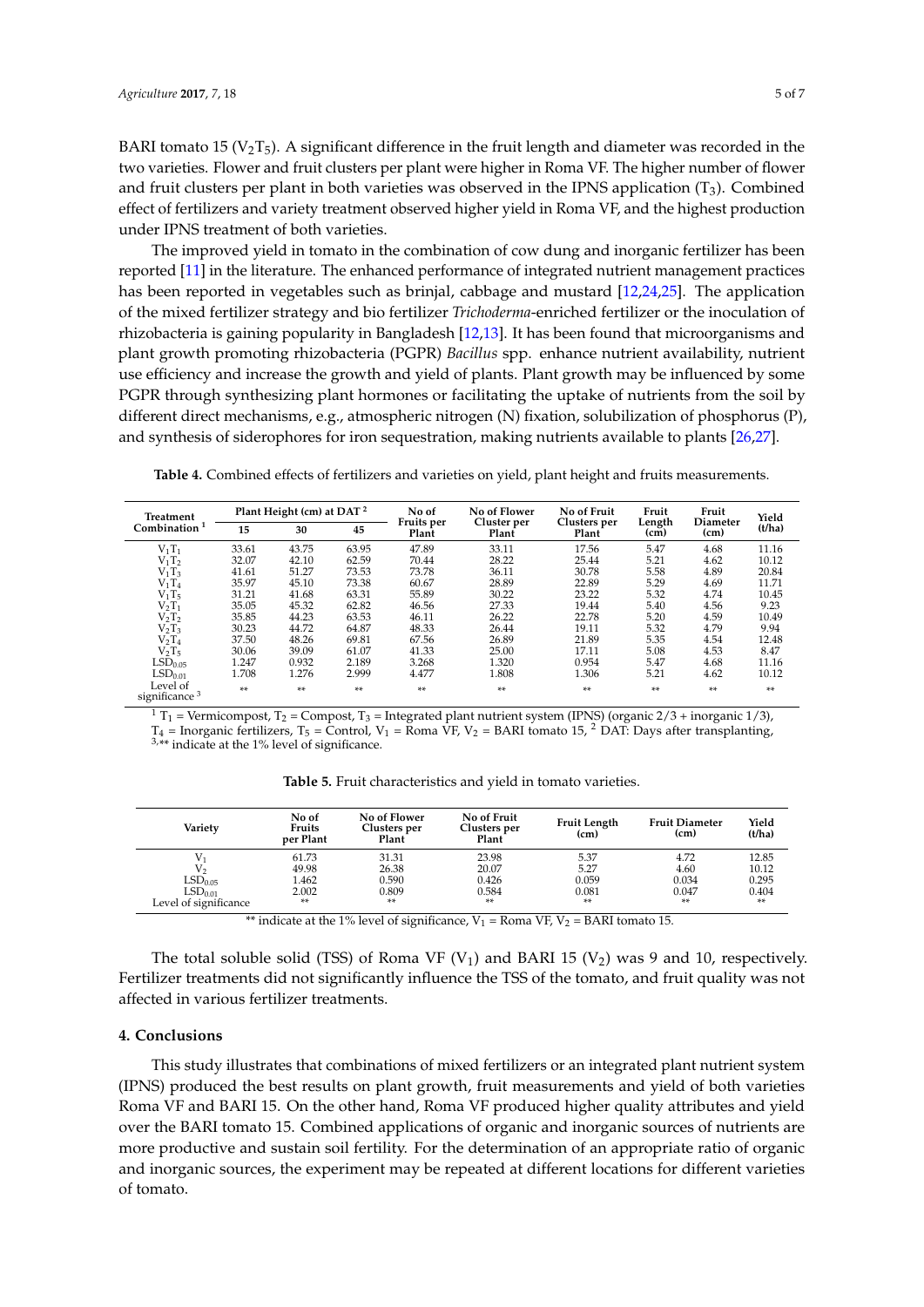**Acknowledgments:** The authors express their sincere thanks to the USDA-FAS for providing funding support (DN) for this research and George Smith for reviewing manuscript.

**Author Contributions:** M. Ashraful Islam designed field experiment, conducted data analysis and prepared manuscript. Sumiya Islam assisted in the field data collection. Ayasha Akter helped in writing manuscript. M. Habibur Rahman helped in design and manuscript review. D. Nandwani overall supervised the project.

**Conflicts of Interest:** The authors declare no conflict of interest.

#### **References**

- <span id="page-6-0"></span>1. Aksoy, U. Ecological farming. II. In Proceedings of the Ecological Farming Symposium, Antalya, Turkey, 14–16 December 2001.
- <span id="page-6-1"></span>2. Chowdhury, R. Effects of chemical fertilizers on the surrounding environment and the alternative to the chemical fertilizers. *IES-ENVIS Newsl.* **2004**, *7*, 4–5.
- <span id="page-6-2"></span>3. Oyewole, C.I.; Opaluwa, H.; Omale, R. Response of Tomato (*Lycopersicon esculentum*): Growth and yield, to rates of mineral and poultry manure application in the guinea savanna agro-ecological zone in Nigeria. *J. Biol. Agric. Health Care* **2012**, *2*, 44–56.
- <span id="page-6-3"></span>4. Bulluck, L.R.; Ristaino, J.B. Effect of synthetic and organic soil fertility amendments on southern blight, soil microbial communities, and yield of processing tomaes. *Phytopathology* **2002**, *92*, 181–189. [\[CrossRef\]](http://dx.doi.org/10.1094/PHYTO.2002.92.2.181) [\[PubMed\]](http://www.ncbi.nlm.nih.gov/pubmed/18943092)
- 5. Bulluck, L.R.; Brosius, M.; Evanylo, G.K.; Ristaino, J.B. Organic and synthetic fertility amendments influence soil microbial, physical and chemical properties on organic and conventional farms. *Appl. Soil Ecol.* **2002**, *19*, 147–160. [\[CrossRef\]](http://dx.doi.org/10.1016/S0929-1393(01)00187-1)
- 6. Arancon, N.Q.; Edwards, C.A.; Bierman, P.; Metzger, J.D.; Lee, S.; Welch, C. Effects of vermicompost on growth and marketable fruits of field-grown tomatoes, peppers and strawberries. *Pedobiologia* **2004**, *47*, 731–735. [\[CrossRef\]](http://dx.doi.org/10.1078/0031-4056-00251)
- 7. Heeb, A.; Lundegardh, B.; Savage, G.P.; Ericsson, T. Impact of organic and inorganic fertilizers on yield, taste, and nutritional quality of tomatoes. *J. Plant Nutr. Soil Sci.* **2006**, *169*, 535–541. [\[CrossRef\]](http://dx.doi.org/10.1002/jpln.200520553)
- 8. Liu, B.; Gumpertz, M.L.; Hu, S.; Ristaino, J.B. Long-term effects of organic and synthetic soil fertility amendments on soil microbial communities and the development of southern blight. *Soil Biol. Biochem.* **2007**, *39*, 2302–2316. [\[CrossRef\]](http://dx.doi.org/10.1016/j.soilbio.2007.04.001)
- 9. Maske, S.N.; Munde, G.R.; Maske, N.M. Effect of manures and fertilizer on brinjal (*Solanum melongena* L.) C.V. Krishna. *Bioinfolet* **2015**, *12*, 678–679.
- <span id="page-6-4"></span>10. Tonfack, L.B.; Bernadac, A.; Youmbi, E.; Mbouapouognigni, V.P.; Ngueguim, M.; Akoa, M. Impact of organic and inorganic fertilizers on tomato vigor, yield and fruit composition under tropical and soil conditions. *Fruits* **2009**, *64*, 167–177. [\[CrossRef\]](http://dx.doi.org/10.1051/fruits/2009012)
- <span id="page-6-5"></span>11. Solaiman, A.R.M.; Rabbani, M.G. Effects of NPKS and cow dung on growth and yield of tomato. *Bull. Inst. Trop. Agric. Kyushu Univ.* **2006**, *1*, 31–37.
- <span id="page-6-6"></span>12. Haque, M.M.; Ilias, G.N.M.; Molla, A.H. Impact of *Trichoderma*-enriched biofertilizer on the growth and yield of mustard (*Brassica rapa* L.) and tomato (*Solanum lycopersicon* Mill.). *Agriculturists* **2012**, *10*, 109–119. [\[CrossRef\]](http://dx.doi.org/10.3329/agric.v10i2.13148)
- <span id="page-6-7"></span>13. Adesemoye, O.A.; Torbert, H.A.; Kloepper, J.W. Plant growth-promoting rhizobacteria allow reduced application rates of chemical fertilizers. *Microb. Ecol.* **2009**, *58*, 921–929. [\[CrossRef\]](http://dx.doi.org/10.1007/s00248-009-9531-y) [\[PubMed\]](http://www.ncbi.nlm.nih.gov/pubmed/19466478)
- <span id="page-6-8"></span>14. Sreenivasa, M.N.; Nagaraj, M.N.; Bhat, S.N. Beejamruth: A source for beneficial bacteria. *Karnataka J. Agric. Sci.* **2010**, *17*, 72–77.
- <span id="page-6-9"></span>15. Muhibbullah, M.; Momotaz, S.; Chowdhury, A.T. Use of agrochemical fertilizers and their impact on soil, water and human health in the Khamargao Village of Mymensingh District, Bangladesh. *J. Agron.* **2005**, *4*, 109–115.
- <span id="page-6-10"></span>16. Food and Agriculture Organization (FAO). *Production Year Book*; Food and Agriculture Organization of the United Nations: Rome, Italy, 2010; Volume 53, pp. 132–133.
- <span id="page-6-11"></span>17. Bangladesh Bureau of Statistics (BBS). *BBS, Statistics Division, Ministry of Planning*; Govt. of People's Republic of Bangladesh: Dhaka, Bangladesh, 2003; pp. 1–7.
- <span id="page-6-12"></span>18. Gabal, M.R.; Abd-Allah, I.M.; Hass, F.M.; Hassannen, S. Evaluation of some American tomato cultivars grown for early summer production in Egypt. *Ann. Agric. Sci. Moshtohor J.* **1984**, *22*, 487–500.